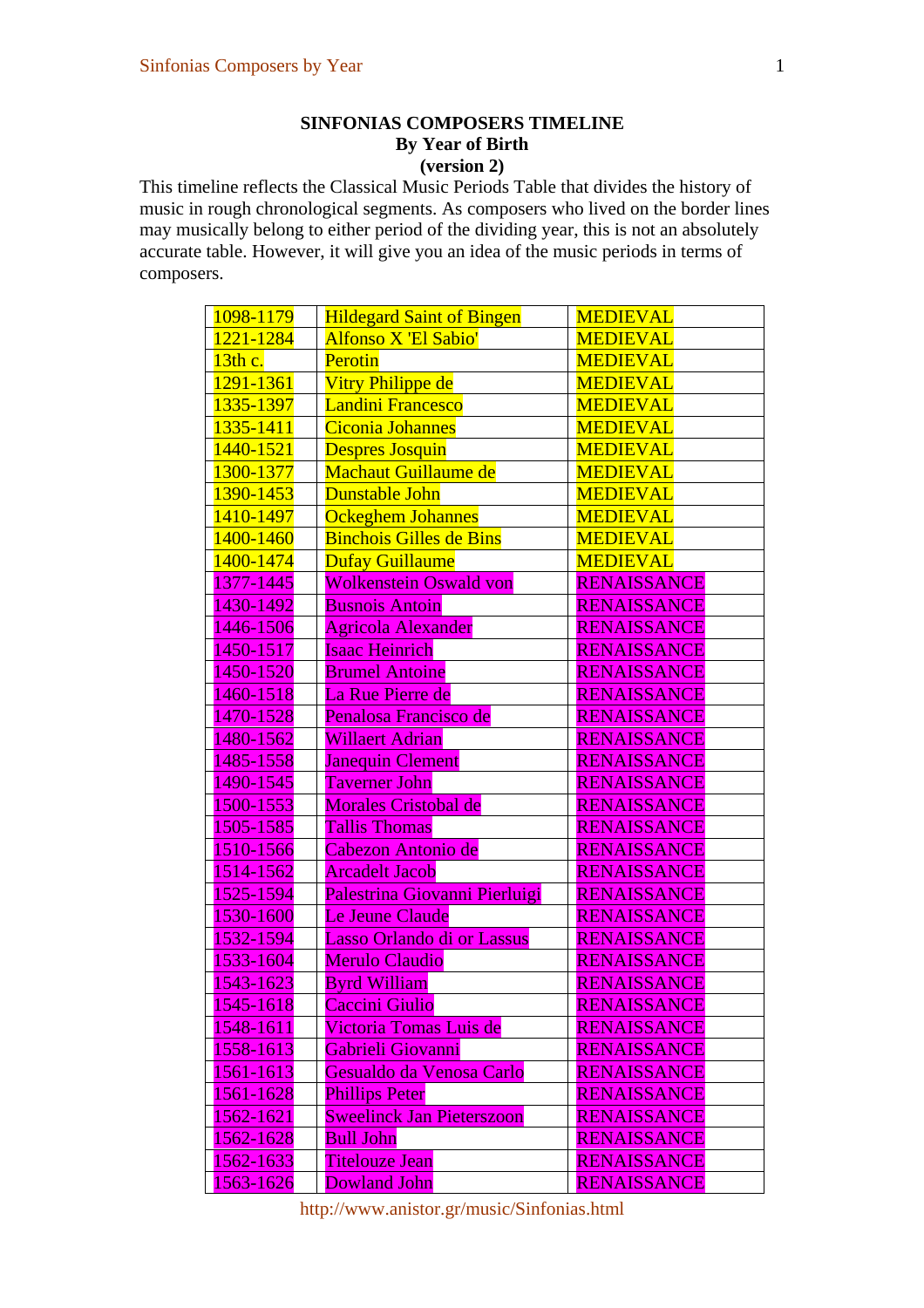| 1571-1621 | <b>Praetorius Michael</b>          | <b>RENAISSANCE</b> |
|-----------|------------------------------------|--------------------|
| 1575-1623 | <b>Weelkes Thomas</b>              | RENAISSANCE        |
| 1582-1652 | <b>Allegri Gregorio</b>            | <b>RENAISSANCE</b> |
| 1583-1625 | <b>Gibbons Orlando</b>             | <b>RENAISSANCE</b> |
| 1592-1678 | <b>Jenkins John</b>                | <b>RENAISSANCE</b> |
| 1567-1643 | <b>Monteverdi Claudio</b>          | <b>BAROQUE</b>     |
| 1583-1643 | Frescobaldi Girolamo               | <b>BAROQUE</b>     |
| 1585-1672 | <b>Schutz Heinrich</b>             | <b>BAROQUE</b>     |
| 1603-1645 | <b>Lawes William</b>               | <b>BAROQUE</b>     |
| 1605-1674 | Carissimi Giacomo                  | <b>BAROQUE</b>     |
| 1617-1667 | Froberger Johann Jakob             | <b>BAROQUE</b>     |
| 1626-1661 | <b>Couperin Louis</b>              | <b>BAROQUE</b>     |
| 1628-1691 | Anglebert Jean-Henri d'            | <b>BAROQUE</b>     |
| 1632-1687 | <b>Lully Jean-Baptiste</b>         | <b>BAROQUE</b>     |
| 1637-1707 | <b>Buxtehude Dietrich</b>          | <b>BAROQUE</b>     |
| 1644-1704 | <b>Biber Heinrich Ignaz Franz</b>  | <b>BAROQUE</b>     |
|           | von                                |                    |
| 1645-1704 | <b>Charpentier Marc-Antoine</b>    | <b>BAROQUE</b>     |
| 1653-1704 | <b>Muffat Georg</b>                | <b>BAROQUE</b>     |
| 1653-1706 | Pachelbel Johann                   | <b>BAROQUE</b>     |
| 1653-1713 | Corelli Arcangelo                  | <b>BAROQUE</b>     |
| 1656-1728 | <b>Marais Marin</b>                | <b>BAROQUE</b>     |
| 1657-1726 | <b>Delalande Michel-Richard</b>    | <b>BAROQUE</b>     |
| 1658-1709 | <b>Torelli Giuseppe</b>            | <b>BAROQUE</b>     |
| 1659-1695 | <b>Purcell Henry</b>               | <b>BAROQUE</b>     |
| 1660-1725 | Scarlatti Alessandro               | <b>BAROQUE</b>     |
| 1668-1733 | <b>Couperin Francois</b>           | <b>BAROQUE</b>     |
| 1670-1736 | Caldara Antonio                    | <b>BAROQUE</b>     |
| 1671-1751 | <b>Albinoni Tomaso</b>             | <b>BAROQUE</b>     |
| 1672-1703 | <b>Grigny Nicolas de</b>           | <b>BAROQUE</b>     |
| 1678-1741 | Vivaldi Antonio                    | <b>BAROQUE</b>     |
| 1679-1745 | Zelenka Jan Dismas                 | <b>BAROQUE</b>     |
| 1680-1730 | <b>Loeillet Jean-Baptiste</b>      | <b>BAROQUE</b>     |
| 1681-1767 | <b>Telemann Georg Philipp</b>      | <b>BAROQUE</b>     |
| 1682-1738 | <b>Dandrieu Jean Francois</b>      | <b>BAROQUE</b>     |
| 1683-1764 | Rameau Jean-Philippe               | <b>BAROQUE</b>     |
| 1684-1750 | <b>Marcello Alessandro</b>         | <b>BAROQUE</b>     |
| 1684-1762 | <b>Manfredini Francesco</b>        | <b>BAROQUE</b>     |
| 1685-1750 | <b>Bach Johann Sebastian</b>       | <b>BAROQUE</b>     |
| 1685-1757 | <b>Scarlatti Domenico</b>          | <b>BAROQUE</b>     |
| 1685-1759 | <b>Handel Georg Friedrich</b>      | <b>BAROQUE</b>     |
| 1687-1762 | Geminiani Francesco                | <b>BAROQUE</b>     |
| 1689-1755 | <b>Boismortier Joseph Bodin de</b> | <b>BAROQUE</b>     |
| 1690-1768 | Veracini Francesco Maria           | <b>BAROQUE</b>     |
| 1692-1753 | Ristori Giovanni Alberto           | <b>BAROQUE</b>     |
| 1692-1766 | <b>Wassenaer Unico Wilhelm</b>     | <b>BAROQUE</b>     |
| 1695-1764 | <b>Locatelli Pietro</b>            | <b>BAROQUE</b>     |
| 1697-1764 | Le Clair Jean-Marie                | <b>BAROQUE</b>     |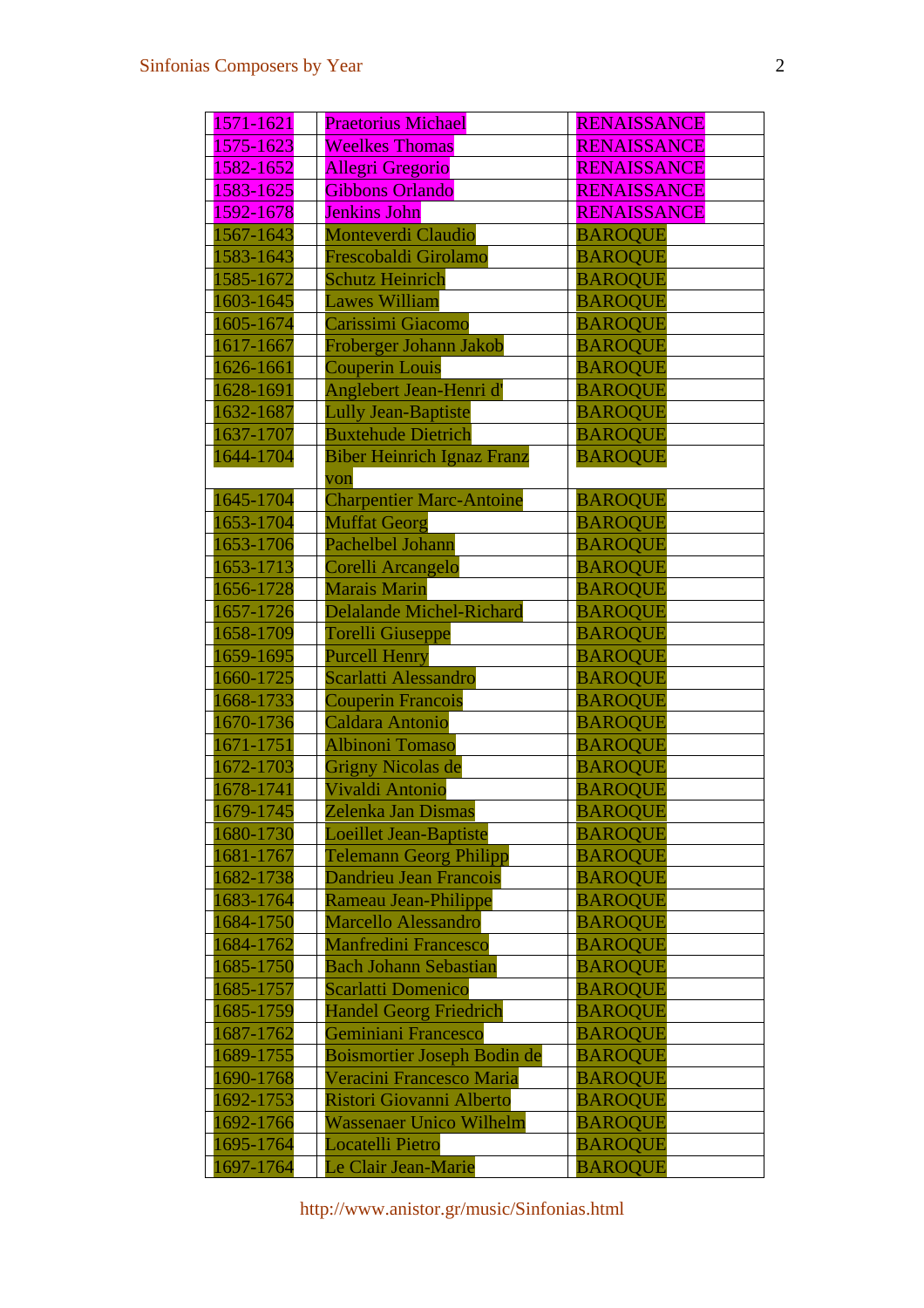| 1697-1773              | Quantz Johann Joachim                          | <b>BAROQUE</b>                |
|------------------------|------------------------------------------------|-------------------------------|
| 16th c.                | Tye Christopher                                | <b>BAROQUE</b>                |
| 1710-1778              | <b>Arne Thomas</b>                             | <b>BAROQUE</b>                |
| 1711-1779              | <b>Boyce William</b>                           | <b>BAROQUE</b>                |
| 1713-1786              | <b>Stanley John</b>                            | <b>BAROQUE</b>                |
| 1714-1788              | <b>Bach Carl Philipp Emanuel</b>               | <b>BAROQUE</b>                |
| 1723-1787              | <b>Abel Carl Friedrich</b>                     | <b>BAROQUE</b>                |
| 1727-1756              | <b>Goldberg Johann Gottlieb</b>                | <b>BAROQUE</b>                |
| 1732-1795              | <b>Bach Johann Christoph</b>                   | <b>BAROQUE</b>                |
|                        | Friedrich                                      |                               |
| 1735-1782              | <b>Bach Johann Christian</b>                   | <b>BAROQUE</b>                |
| 1736-1809              | Albrechtsberger Johann                         | <b>BAROQUE</b>                |
| 1743-1805              | <b>Boccherini Luigi</b>                        | <b>BAROQUE</b>                |
| 1692-1770              | Tartini Giuseppe                               | CLASSICAL                     |
| 1710-1736              | Pergolesi Giovanni Battista                    | CLASSICAL                     |
| 1714-1787              | <b>Gluck Christoph Willibald</b>               | CLASSICAL                     |
| 1732-1809              | <b>Haydn Franz Joseph</b>                      | CLASSICAL                     |
| 1739-1799<br>1745-1801 | <b>Dittersdorf Karl Ditters von</b>            | CLASSICAL                     |
| 1749-1801              | <b>Stamitz Carl</b><br>Cimarosa Domenico       | CLASSICAL                     |
|                        |                                                | CLASSICAL<br>CLASSICAL        |
| 1750-1825              | Salieri Antonio                                |                               |
| 1756-1791              | <b>Mozart Wolfgang Amadeus</b>                 | CLASSICAL                     |
| 1759-1831<br>1759-1845 | <b>Krommer Frantisek</b>                       | CLASSICAL                     |
| 1760-1842              | <b>Bach Wilhelm Friedrich Ernst</b>            | CLASSICAL                     |
| 1766-1854              | Cherubini Luigi<br><b>Elsner Josef Ksawery</b> | <b>CLASSICAL</b><br>CLASSICAL |
| 1770-1827              |                                                | CLASSICAL                     |
| 1770-1836              | Beethoven Ludwig van<br><b>Reicha Anton</b>    | CLASSICAL                     |
| 1770-1841              | Carulli Ferdinandi                             | CLASSICAL                     |
| 1778-1837              | <b>Hummel Johann Nepomuk</b>                   | CLASSICAL                     |
| 1781-1829              | Giuliani Mauro                                 | CLASSICAL                     |
| 1781-1858              | Diabelli Anton                                 | CLASSICAL                     |
| 1782-1837              | <b>Field John</b>                              | CLASSICAL                     |
| 1797-1828              | <b>Schubert Franz</b>                          | CLASSICAL                     |
| 1797-1848              | Donizetti Gaetano                              | CLASSICAL                     |
| 1775-1834              | <b>Boieldieu Francoise-Adrien</b>              | <b>ROMANTIC</b>               |
| 1778-1839              | <b>Sor Fernando</b>                            | <b>ROMANTIC</b>               |
| 1782-1840              | Paganini Niccolo                               | <b>ROMANTIC</b>               |
| 1782-1871              | <b>Aubert Daniel-Francois Esprit</b>           | <b>ROMANTIC</b>               |
| 1784-1853              | <b>Onslow Georges</b>                          | <b>ROMANTIC</b>               |
| 1784-1859              | <b>Spohr Louis</b>                             | <b>ROMANTIC</b>               |
| 1786-1826              | Weber Carl Maria von                           | <b>ROMANTIC</b>               |
| 1795-1870              | <b>Mercadante Giuseppe Saverio</b>             | <b>ROMANTIC</b>               |
| 1796-1868              | <b>Berwald Franz Adolf</b>                     | <b>ROMANTIC</b>               |
| 1803-1856              | <b>Adam Adolphe Charles</b>                    | <b>ROMANTIC</b>               |
| 1803-1869              | <b>Berlioz Hector</b>                          | <b>ROMANTIC</b>               |
| 1804-1849              | <b>Strauss Johann Elder</b>                    | <b>ROMANTIC</b>               |
| 1804-1857              | Glinka Mikhail                                 | <b>ROMANTIC</b>               |
|                        |                                                |                               |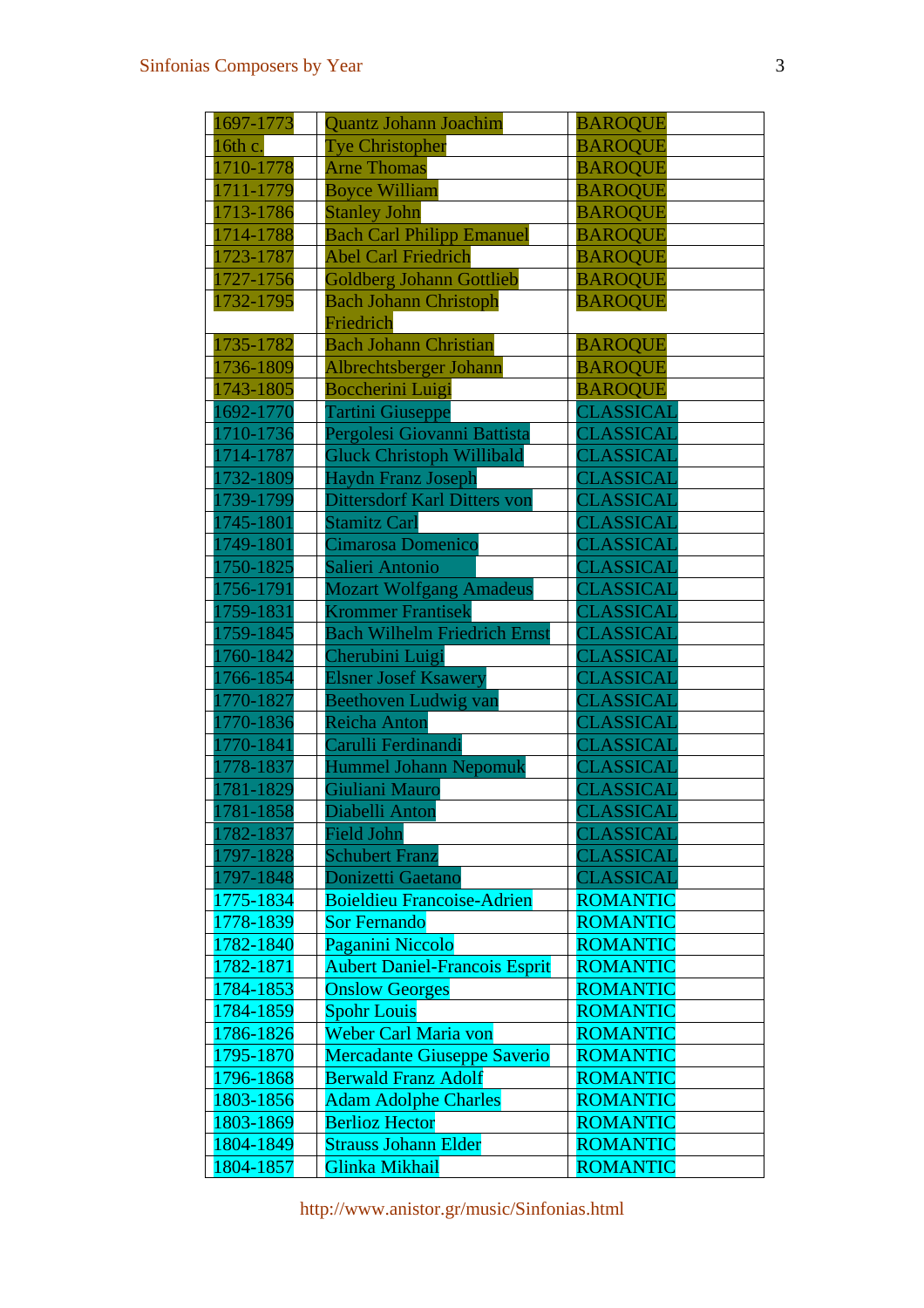| 1806-1826 | Arriaga Juan Crisostomo           | <b>ROMANTIC</b> |
|-----------|-----------------------------------|-----------------|
| 1809-1847 | <b>Mendelssohn Felix</b>          | <b>ROMANTIC</b> |
| 1810-1849 | <b>Chopin Frederic</b>            | <b>ROMANTIC</b> |
| 1810-1856 | <b>Schumann Robert</b>            | <b>ROMANTIC</b> |
| 1811-1886 | <b>Liszt Franz</b>                | <b>ROMANTIC</b> |
| 1811-1896 | <b>Thomas Charles-Louis-</b>      | <b>ROMANTIC</b> |
|           | Ambroise                          |                 |
| 1813-1883 | <b>Wagner Richard</b>             | <b>ROMANTIC</b> |
| 1813-1888 | <b>Alkan Charles</b>              | <b>ROMANTIC</b> |
| 1813-1901 | Verdi Giuseppe                    | <b>ROMANTIC</b> |
| 1817-1890 | <b>Gade Niels Wilhelm</b>         | <b>ROMANTIC</b> |
| 1818-1893 | <b>Gounod Charles</b>             | <b>ROMANTIC</b> |
| 1819-1880 | <b>Offenbach Jacques</b>          | <b>ROMANTIC</b> |
| 1819-1895 | <b>Suppe Franz von</b>            | <b>ROMANTIC</b> |
| 1822-1890 | <b>Franck Cesar Auguste</b>       | <b>ROMANTIC</b> |
| 1824-1884 | <b>Smetana Bedrich</b>            | <b>ROMANTIC</b> |
| 1825-1899 | Strauss Johann II (Jr.)           | <b>ROMANTIC</b> |
| 1829-1869 | <b>Gottschalk Louis Moreau</b>    | <b>ROMANTIC</b> |
| 1833-1887 | <b>Borodin Alexander</b>          | <b>ROMANTIC</b> |
| 1833-1897 | <b>Brahms Johannes</b>            | <b>ROMANTIC</b> |
| 1834-1886 | <b>Ponchielli Amilcare</b>        | <b>ROMANTIC</b> |
| 1836-1891 | <b>Delibes Leo</b>                | <b>ROMANTIC</b> |
| 1838-1875 | <b>Bizet Georges</b>              | <b>ROMANTIC</b> |
| 1839-1881 | <b>Mussorgsky Modest</b>          | <b>ROMANTIC</b> |
| 1839-1901 | <b>Rheinberger Joseph Gabriel</b> | <b>ROMANTIC</b> |
| 1840-1893 | <b>Tchaikovsky Peter Ilick</b>    | <b>ROMANTIC</b> |
| 1842-1912 | <b>Massenet Jules</b>             | <b>ROMANTIC</b> |
| 1842-1918 | <b>Boito Arrigo</b>               | <b>ROMANTIC</b> |
| 1844-1908 | Sarasate Pablo de                 | <b>ROMANTIC</b> |
| 1852-1924 | <b>Stanford Charles</b>           | <b>ROMANTIC</b> |
| 1857-1919 | Leoncavallo Ruggero               | <b>ROMANTIC</b> |
| 1858-1931 | Ysaye Eugene-August               | <b>ROMANTIC</b> |
| 1860-1911 | <b>Mahler Gustav</b>              | <b>ROMANTIC</b> |
| 1861-1908 | <b>MacDowell Edward</b>           | <b>ROMANTIC</b> |
| 1862-1934 | <b>Delius Frederick</b>           | <b>ROMANTIC</b> |
| 1864-1932 | Albert or D'Albert Eugen d'       | <b>ROMANTIC</b> |
| 1867-1916 | <b>Granados Enrique</b>           | <b>ROMANTIC</b> |
| 1870-1948 | <b>Lehar Franz</b>                | <b>ROMANTIC</b> |
| 1874-1939 | <b>Schmidt Franz</b>              | <b>ROMANTIC</b> |
| 1893-1918 | <b>Boulanger Lili</b>             | <b>ROMANTIC</b> |
| 1893-1987 | <b>Mompou Federico</b>            | <b>ROMANTIC</b> |
| 1894-1976 | <b>Piston Walter</b>              | <b>ROMANTIC</b> |
| 1898-1962 | <b>Eisler Hanns</b>               | <b>ROMANTIC</b> |
| 1904-1977 | <b>Addinsell Richard</b>          | <b>ROMANTIC</b> |
| 1905-1963 | Hartmann Karl Amadeus             | <b>ROMANTIC</b> |
| 1912-     | <b>Martinen Tauno</b>             | <b>ROMANTIC</b> |
| 1921-1996 | <b>Kokkonen Joonas</b>            | <b>ROMANTIC</b> |
| 1823-1892 | Lalo Edouard                      | POST-ROMANTIC   |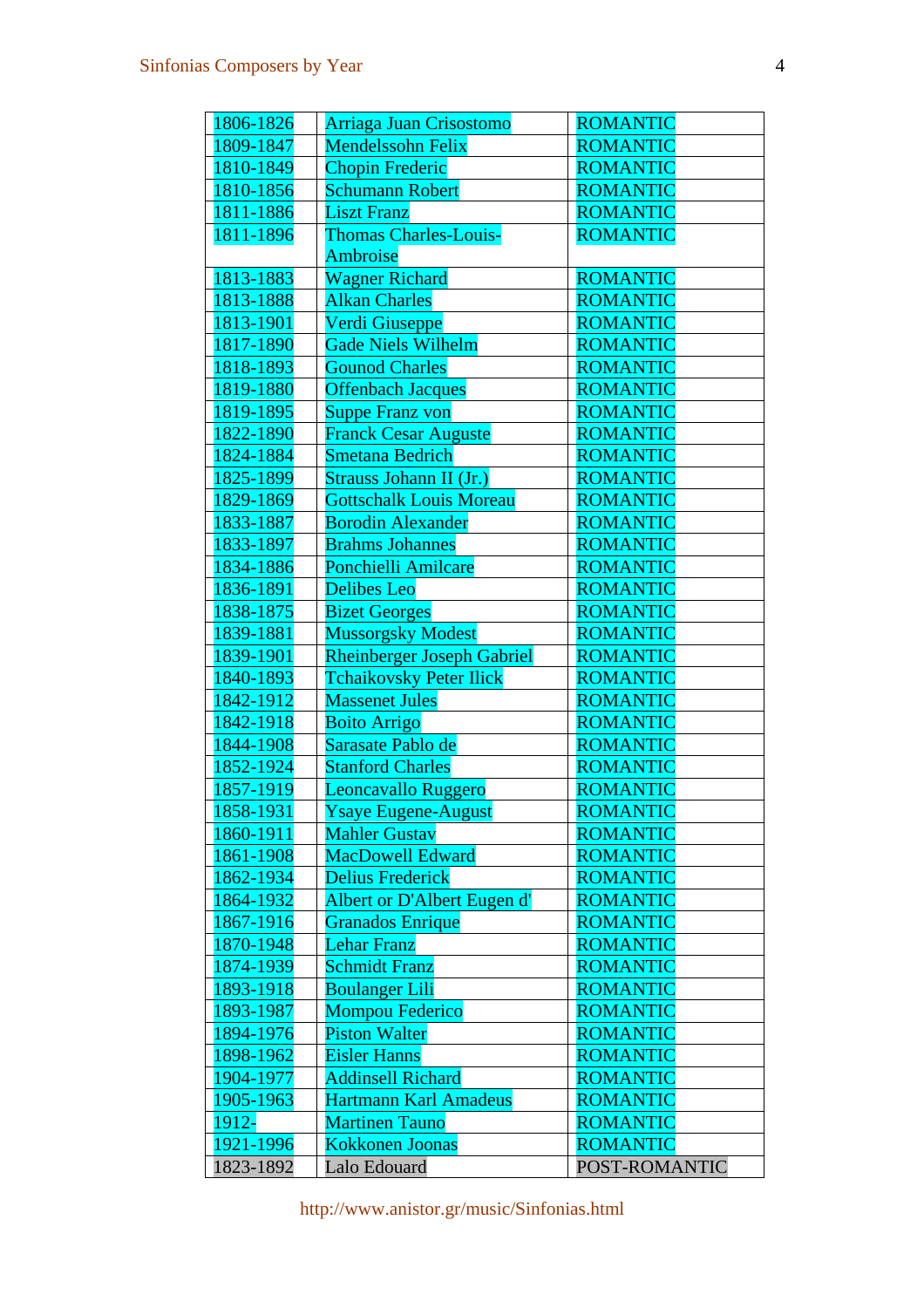| 1824-1896 | <b>Bruckner Anton</b>            | POST-ROMANTIC |
|-----------|----------------------------------|---------------|
| 1835-1921 | <b>Saint-Saens Camille</b>       | POST-ROMANTIC |
| 1837-1910 | <b>Balakirev</b> , Mili          | POST-ROMANTIC |
| 1838-1920 | <b>Bruch Max</b>                 | POST-ROMANTIC |
| 1841-1894 | <b>Chabrier Emmanuel</b>         | POST-ROMANTIC |
| 1841-1904 | <b>Dvorak Antonin</b>            | POST-ROMANTIC |
| 1843-1907 | <b>Grieg Edvard</b>              | POST-ROMANTIC |
| 1844-1908 | Rimsky-Korsakov Nikolai          | POST-ROMANTIC |
| 1845-1924 | <b>Faure Gabriel</b>             | POST-ROMANTIC |
| 1848-1918 | <b>Parry Hubert</b>              | POST-ROMANTIC |
| 1851-1931 | Indy Vincent-Paul d'             | POST-ROMANTIC |
| 1854-1921 | <b>Humperdinck Engelbert</b>     | POST-ROMANTIC |
| 1854-1925 | Moszkowski Moritz                | POST-ROMANTIC |
| 1855-1899 | <b>Chausson Ernest</b>           | POST-ROMANTIC |
| 1857-1934 | <b>Elgar Edward</b>              | POST-ROMANTIC |
| 1858-1924 | Puccini Giacomo                  | POST-ROMANTIC |
| 1860-1903 | Wolf Hugo                        | POST-ROMANTIC |
| 1860-1909 | Albeniz Isaac Manuel F.          | POST-ROMANTIC |
| 1860-1956 | <b>Charpentier Gustave</b>       | POST-ROMANTIC |
| 1861-1906 | <b>Arensky Anton Stepanovich</b> | POST-ROMANTIC |
| 1863-1945 | Mascagni Pietro                  | POST-ROMANTIC |
| 1864-1949 | <b>Strauss Richard</b>           | POST-ROMANTIC |
| 1865-1935 | <b>Dukas Paul</b>                | POST-ROMANTIC |
| 1865-1936 | <b>Glasunov Alexander</b>        | POST-ROMANTIC |
| 1866-1925 | <b>Satie Eric</b>                | POST-ROMANTIC |
| 1866-1950 | Cilea Francesco                  | POST-ROMANTIC |
| 1867-1948 | Giordano Umberto                 | POST-ROMANTIC |
| 1868-1917 | <b>Joplin Scott</b>              | POST-ROMANTIC |
| 1871-1942 | Zemlinsky Alexander von          | POST-ROMANTIC |
| 1872-1958 | Vaughan Williams Ralph           | POST-ROMANTIC |
| 1872-1960 | Alfven Hugo                      | POST-ROMANTIC |
| 1873-1916 | Reger Max                        | POST-ROMANTIC |
| 1873-1943 | Rachmaninov Sergei               | POST-ROMANTIC |
| 1875-1956 | <b>Gliere Reinhold</b>           | POST-ROMANTIC |
| 1895-1982 | <b>Orff Carl</b>                 | POST-ROMANTIC |
| 1899-1983 | <b>Auric Georges</b>             | POST-ROMANTIC |
| 1900-1959 | <b>Antheil George</b>            | POST-ROMANTIC |
| 1905-1985 | Alwyn William                    | POST-ROMANTIC |
| 1917-     | <b>Arnell Richard</b>            | POST-ROMANTIC |
| 1921-     | <b>Arnold Malcolm Henry</b>      | POST-ROMANTIC |
| 1921-1992 | Piazzolla Astor                  | POST-ROMANTIC |
| 1928-1973 | <b>Barraque Jean</b>             | POST-ROMANTIC |
| 1854-1928 | <b>Janacek Leos</b>              | <b>MODERN</b> |
| 1862-1918 | <b>Debussy Claude</b>            | <b>MODERN</b> |
| 1865-1931 | <b>Nielsen Carl</b>              | <b>MODERN</b> |
| 1865-1957 | <b>Sibelius Jean</b>             | <b>MODERN</b> |
| 1866-1924 | <b>Busoni Ferrouccio</b>         | <b>MODERN</b> |
| 1867-1950 | <b>Koechlin Charles</b>          | <b>MODERN</b> |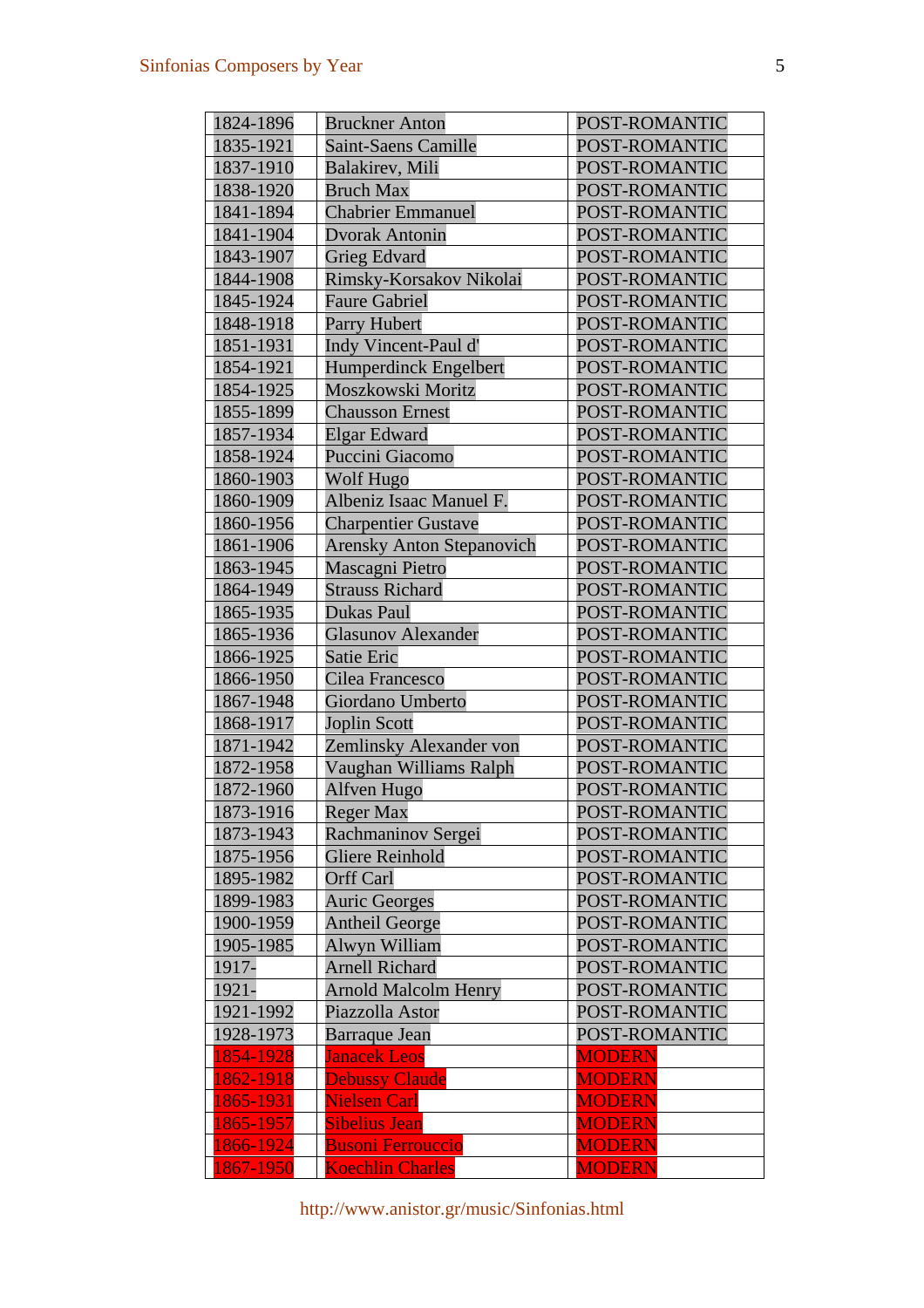| 1869-1937  | <b>Roussel Albert</b>               | <b>MODERN</b> |
|------------|-------------------------------------|---------------|
| 1872-1915  | <b>Scriabin Alexander</b>           | <b>MODERN</b> |
| 1874-1934  | <b>Holst Gustavus Theodore</b>      | <b>MODERN</b> |
| 1874-1951  | <b>Schoenberg Arnold</b>            | <b>MODERN</b> |
| 1874-1954  | <b>Ives, Charles</b>                | <b>MODERN</b> |
| 1875-1937  | <b>Ravel Maurice</b>                | <b>MODERN</b> |
| 1876-1946  | <b>Falla Manuel de</b>              | <b>MODERN</b> |
| 1876-1972  | <b>Brian Havergal</b>               | <b>MODERN</b> |
| 1879-1936  | Respighi Ottorino                   | <b>MODERN</b> |
| 1879-1941  | <b>Bridge Frank</b>                 | <b>MODERN</b> |
| 1880-1959  | <b>Bloch Ernest</b>                 | <b>MODERN</b> |
| 1881-1945  | <b>Bartok Bela</b>                  | <b>MODERN</b> |
| 1881-1955  | <b>Enesco or Enescu Georges</b>     | <b>MODERN</b> |
| 1882-1937  | Szymanowski Karol                   | <b>MODERN</b> |
| 1882-1949  | Turina Joaquin                      | <b>MODERN</b> |
| 1882-1967  | <b>Kodaly Zoltan</b>                | <b>MODERN</b> |
| 1882-1971  | <b>Stravinsky Igor</b>              | <b>MODERN</b> |
| 1883-1945  | <b>Webern Anton</b>                 | <b>MODERN</b> |
| 1883-1953  | <b>Bax Arnold</b>                   | <b>MODERN</b> |
| 1885-1935  | <b>Berg Alban</b>                   | <b>MODERN</b> |
| 1885-1965  | <b>Varese Edgar</b>                 | <b>MODERN</b> |
| 1889-1959  | <b>Villa-Lobos Heitor</b>           | <b>MODERN</b> |
| 1890-1959  | <b>Martinu Bohuslav</b>             | <b>MODERN</b> |
| 1890-1962  | <b>Ibert Jacques</b>                | <b>MODERN</b> |
| 1891-1953  | Prokofiev Sergei                    | <b>MODERN</b> |
| 1891-1975  | <b>Bliss Arthur</b>                 | <b>MODERN</b> |
| 1892-1955  | <b>Honegger Arthur</b>              | <b>MODERN</b> |
| 1892-1974  | <b>Milhaud Darius</b>               | <b>MODERN</b> |
| 1894-1930  | <b>Warlock Peter</b>                | <b>MODERN</b> |
| 1895-1963  | <b>Hindemith Paul</b>               | <b>MODERN</b> |
| 1896-1989  | <b>Thomson Virgil Garnett</b>       | <b>MODERN</b> |
| 1898-1937  | <b>Gershwin George</b>              | <b>MODERN</b> |
| 1898-1979  | <b>Harris Roy</b>                   | <b>MODERN</b> |
| $1899 - ?$ | <b>Thompson Randall</b>             | <b>MODERN</b> |
| 1899-1963  | <b>Poulenc Francis</b>              | <b>MODERN</b> |
| 1900-1950  | <b>Weill Kurt</b>                   | <b>MODERN</b> |
| 1900-1990  | <b>Copland Aaron</b>                | <b>MODERN</b> |
| 1901-1974  | <b>Partch Harry</b>                 | <b>MODERN</b> |
| 1901-1999  | Rodrigo Joaquin                     | <b>MODERN</b> |
| 1902-1972  | <b>Wolpe Stefan</b>                 | <b>MODERN</b> |
| 1902-1983  | <b>Walton William</b>               | <b>MODERN</b> |
| 1903-1978  | <b>Khachaturian Aram Ilich</b>      | <b>MODERN</b> |
| 1904-1949  | <b>Skalkottas Nikos</b>             | <b>MODERN</b> |
| 1904-1987  | <b>Kabalevsky Dmitri Borisovich</b> | <b>MODERN</b> |
| 1905-1986  | <b>Durufle Maurice</b>              | <b>MODERN</b> |
| 1905-1998  | <b>Tippett Michael Kemp</b>         | <b>MODERN</b> |
| 1906-1975  | <b>Shostakovich Dmitri</b>          | <b>MODERN</b> |
| 1908-      | <b>Carter Elliot Cook</b>           | <b>MODERN</b> |